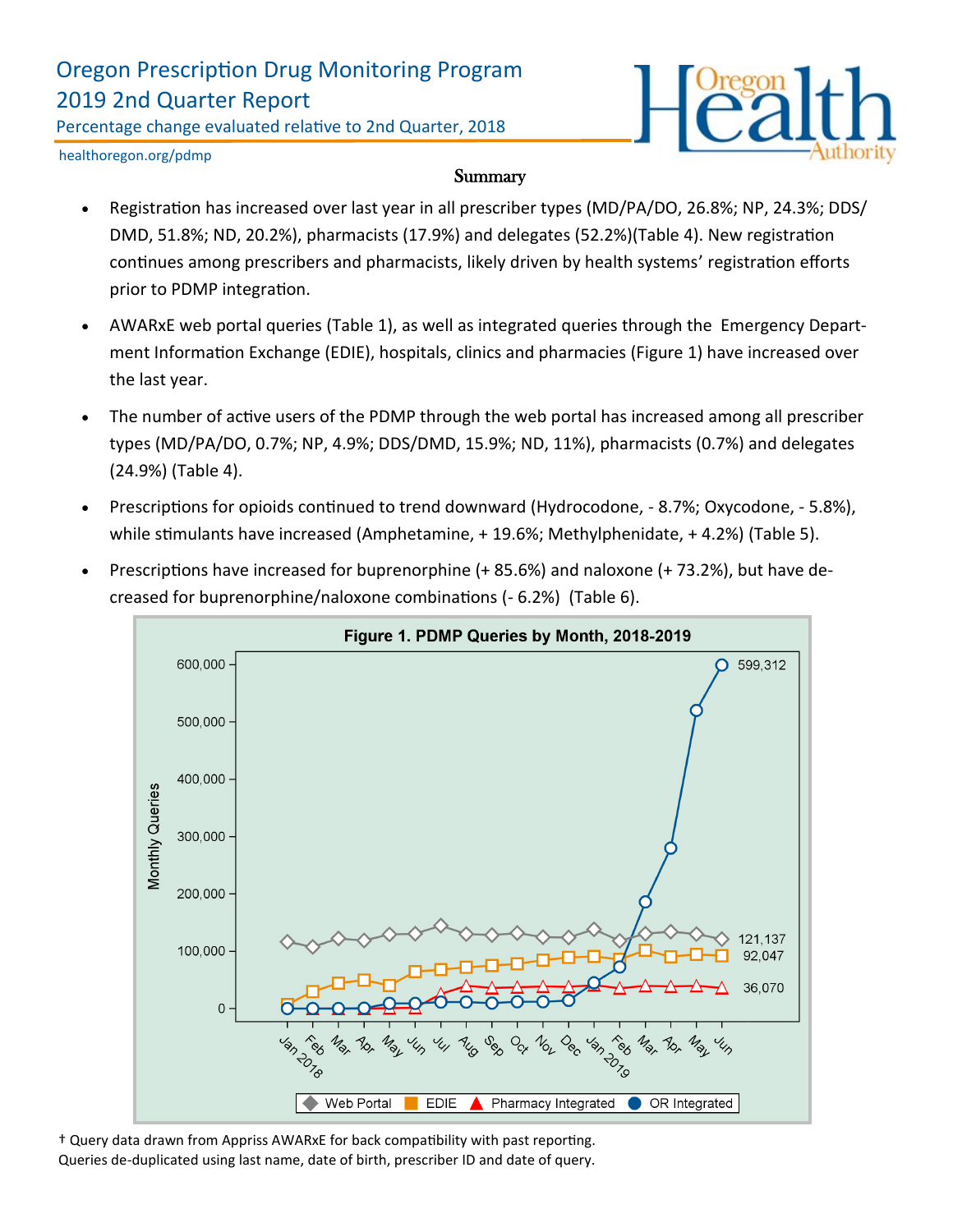# Oregon Prescription Drug Monitoring Program 2019 2nd Quarter Report

Percentage change evaluated relative to 2nd Quarter, 2018



healthoregon.org/pdmp

### Table 1. Pharmacy Reporting: April - June, 2019

| <b>Measure</b>           | Percent |
|--------------------------|---------|
| Reporting                | 99.3%   |
| <b>Reporting on time</b> | 96.3%   |

- Average monthly reporting by pharmacies is consistently high (99.3%).
- The vast majority of pharmacies reporting are submitting data in a timely fashion (96.3%)

#### Table 2. Web Portal Summary Statistics: April - June, 2019

| <b>Measure</b>              | Count   | % Change* |
|-----------------------------|---------|-----------|
| Queries +                   | 385,337 | $+1.2%$   |
| <b>Healthcare providers</b> | 93,930  | $+2.6%$   |
| <b>Pharmacies</b>           | 113,521 | $-18.5%$  |
| <b>Delegates</b>            | 177,697 | $+20.0%$  |

- Web portal queries have increased by 1.2% over the same quarter last year.
- Growth in queries is greatest among delegates (20%) followed by health care providers (2.6%).
- Querying activity by pharmacists has declined (18.5%).
- Slowed growth and contraction in these numbers may reflect the expansion of PDMP integration and increasing use of integrated query through health information technology (HIT) by prescribers and pharmacists in Oregon (Figure 1).

| <b>Measure</b>                | Count |
|-------------------------------|-------|
| <b>Special Requests Total</b> | 122   |
| <b>Patient Records</b>        | 19    |
| <b>Healthcare Board</b>       | 86    |
| <b>Law Enforcement</b>        | 17    |

- 122 special requests were received and processed by PDMP staff.
- Healthcare boards were the most frequent originators of these requests followed by patients and law enforcement.

\* Percentage change figures evaluated relative to the same time period during the prior year.

† Query data drawn from Appriss AWARxE for back compatibility with past reporting.

Queries de-duplicated using last name, date of birth, prescriber ID and date of query.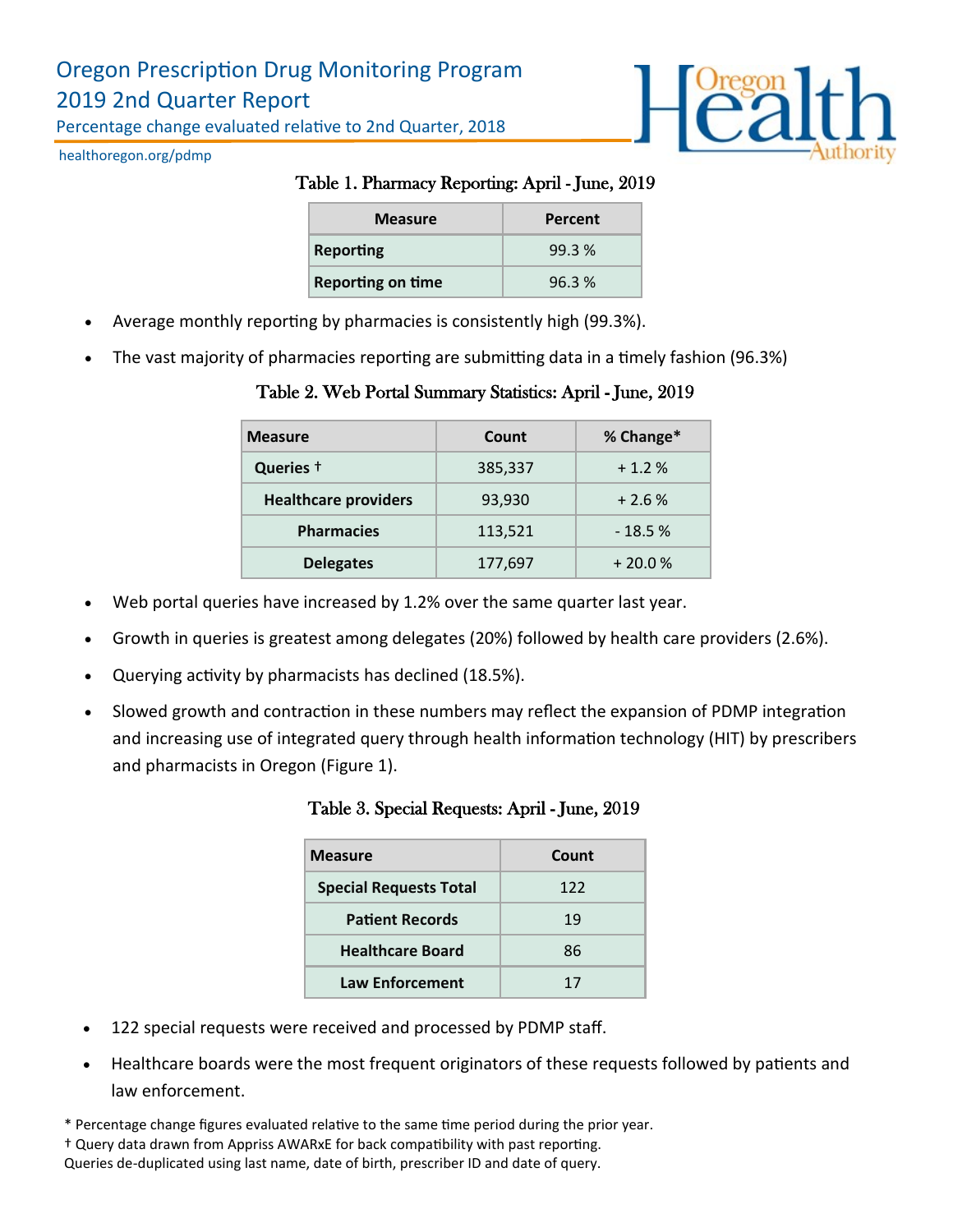

healthoregon.org/pdmp

### Table 4. PDMP Enrollment and System Use: April - June, 2019

|                           | <b>Prescribers</b> | <b>Enrolled</b> | Queried       |
|---------------------------|--------------------|-----------------|---------------|
| <b>All Prescribers</b>    | 17,247             | 14,571 / 84.5%  | 8,088 / 55.5% |
| <b>Top 4K Prescribers</b> | 4,000              | 3,776 / 94.4%   | 2,941 / 77.9% |
| <b>Top 2K Prescribers</b> | 2,000              | 1,926 / 96.3%   | 1,612 / 83.7% |

- During the 2nd quarter of 2019 there were 17,247 prescribers who wrote prescriptions for controlled substances in Oregon.
- Registration for the PDMP has increased among all prescribers and especially among frequent prescribers reflecting the impact of mandatory registration.
- In quarter two 55.5% of enrolled prescribers queried the system; 77.9% of the top 4,000 prescribers; 83.8% of the top 2,000 prescribers.

| <b>Discipline</b> | <b>Total User</b><br><b>Accounts</b> | % Change* | <b>Active Users</b> <sup>++</sup> | % Change* | <b>Average Queries</b><br>per User <sup>++</sup> |
|-------------------|--------------------------------------|-----------|-----------------------------------|-----------|--------------------------------------------------|
| MD/PA/DO          | 16,890                               | $+26.8%$  | 2,817                             | $+0.7%$   | 138                                              |
| <b>Delegates</b>  | 4,657                                | $+52.2%$  | 2,646                             | $+24.9%$  | 356                                              |
| NP/CNS-PP         | 3,437                                | $+24.3%$  | 1,068                             | $+4.9%$   | 152                                              |
| <b>RPh</b>        | 3,363                                | $+17.9%$  | 1,898                             | $+0.7%$   | 403                                              |
| <b>DDS/DMD</b>    | 2,714                                | $+51.8%$  | 505                               | $+15.8%$  | 40                                               |
| <b>ND</b>         | 524                                  | $+20.2%$  | 161                               | $+11.0%$  | 61                                               |

#### Table 5. PDMP Query by User Group: April - June, 2019

- PDMP registration has increased among all prescriber groups, pharmacists and delegates.
- The number of registered users actively querying the PDMP through the web portal increased relative to the same quarter last year.
- Patterns of registration and use are likely driven by state mandated PDMP registration for prescribers and HIT integration efforts undertaken by health care systems.

<sup>\*</sup> Percentage change figures evaluated relative to the same time period during the prior year.

<sup>±</sup> Users that have submitted a query this quarter.

<sup>†</sup> Query data drawn from Appriss AWARxE for back compatibility with past reporting.

Queries de-duplicated using last name, date of birth, prescriber ID and date of query.